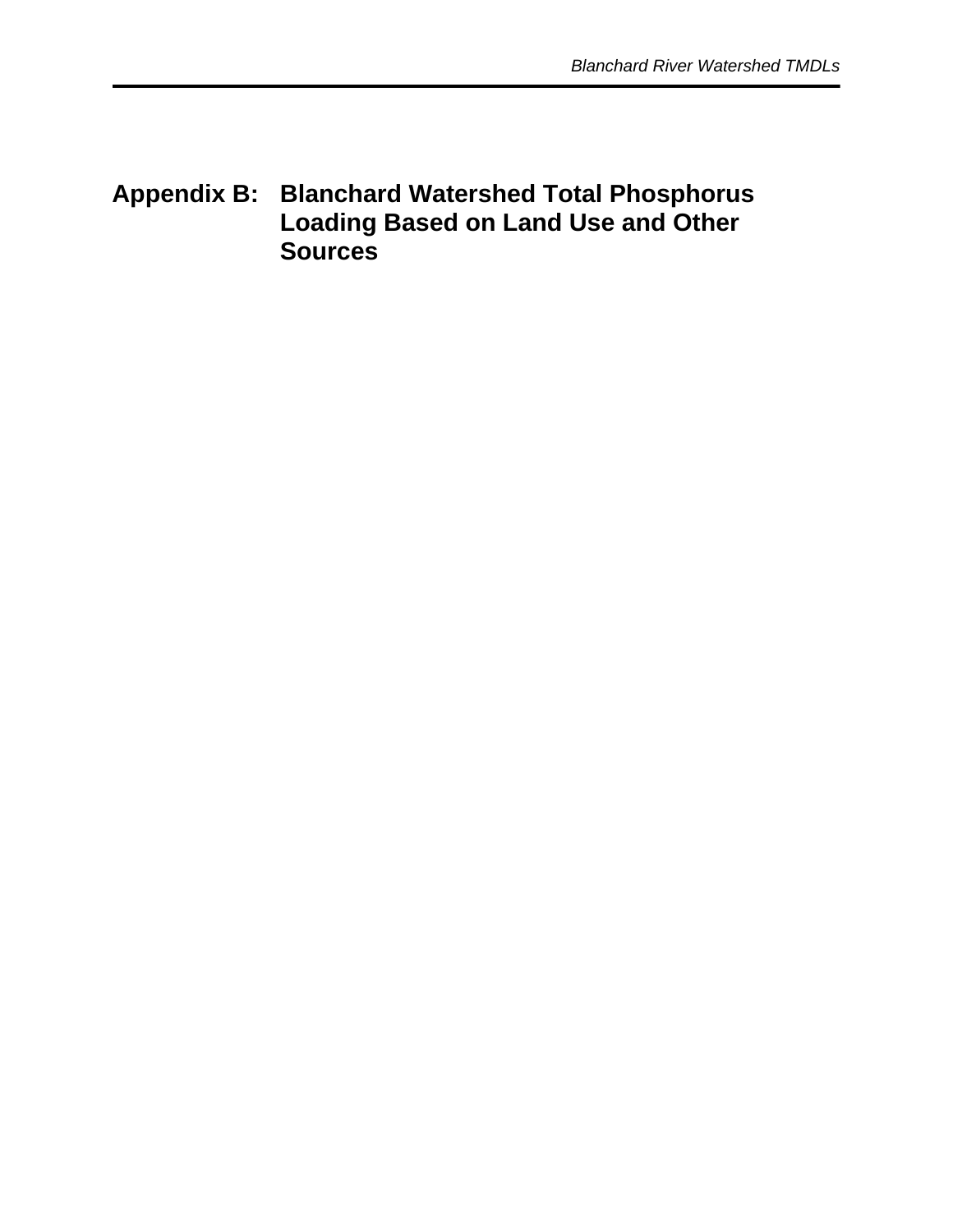## **Headwaters of Blanchard R**

#### **HUC 010**

|                                 | Area (ha) | <b>Runoff</b><br>(cm) | <b>Erosion</b><br>(t/ha) | Dis. $P(t)$ | Tot. $P(t)$ |
|---------------------------------|-----------|-----------------------|--------------------------|-------------|-------------|
| Pasture/hay                     | 503       | 4.88                  | 0.0874                   | 0.2593      | 0.2654      |
| <b>Cultivated crops manured</b> | 9351      | 6.41                  | 5.0319                   | 6.2198      | 12.8241     |
| <b>Cultivated crops</b>         | 20722     | 6.41                  | 5.0319                   | 3.4514      | 18.0867     |
| Grassland/herbaceous            | 643       | 3.15                  | 0.0874                   | 0.0304      | 0.0383      |
| <b>Mixed forests</b>            | 2328      | 2.43                  | 0                        | 0.0042      | 0.0042      |
| <b>Barren Land</b>              | 13        | 5.33                  | 0                        | 0           | $\Omega$    |
| Open water, wetlands            | 108       | 11.68                 | 0                        | $\Omega$    | 0           |
| Developed, open space           | 2211      | 13.03                 | 0                        | $\Omega$    | 0.2787      |
| Developed, low                  | 473       | 4.88                  | 0                        | $\Omega$    | 0.023       |
| Developed, medium               | 53        | 9.46                  | 0                        | 0           | 0.0106      |
| Developed, high                 | 24        | 49.26                 | $\Omega$                 | $\Omega$    | 0.0072      |
| <b>Groundwater</b>              |           |                       |                          | 6.2025      | 6.2025      |
| <b>Point Source</b>             |           |                       |                          | 0.817       | 0.817       |
| <b>Septic Systems</b>           |           |                       |                          | 1.1116      | 1.1116      |
| <b>TOTAL</b>                    | 36429     |                       |                          | 18.0961     | 39.6693     |

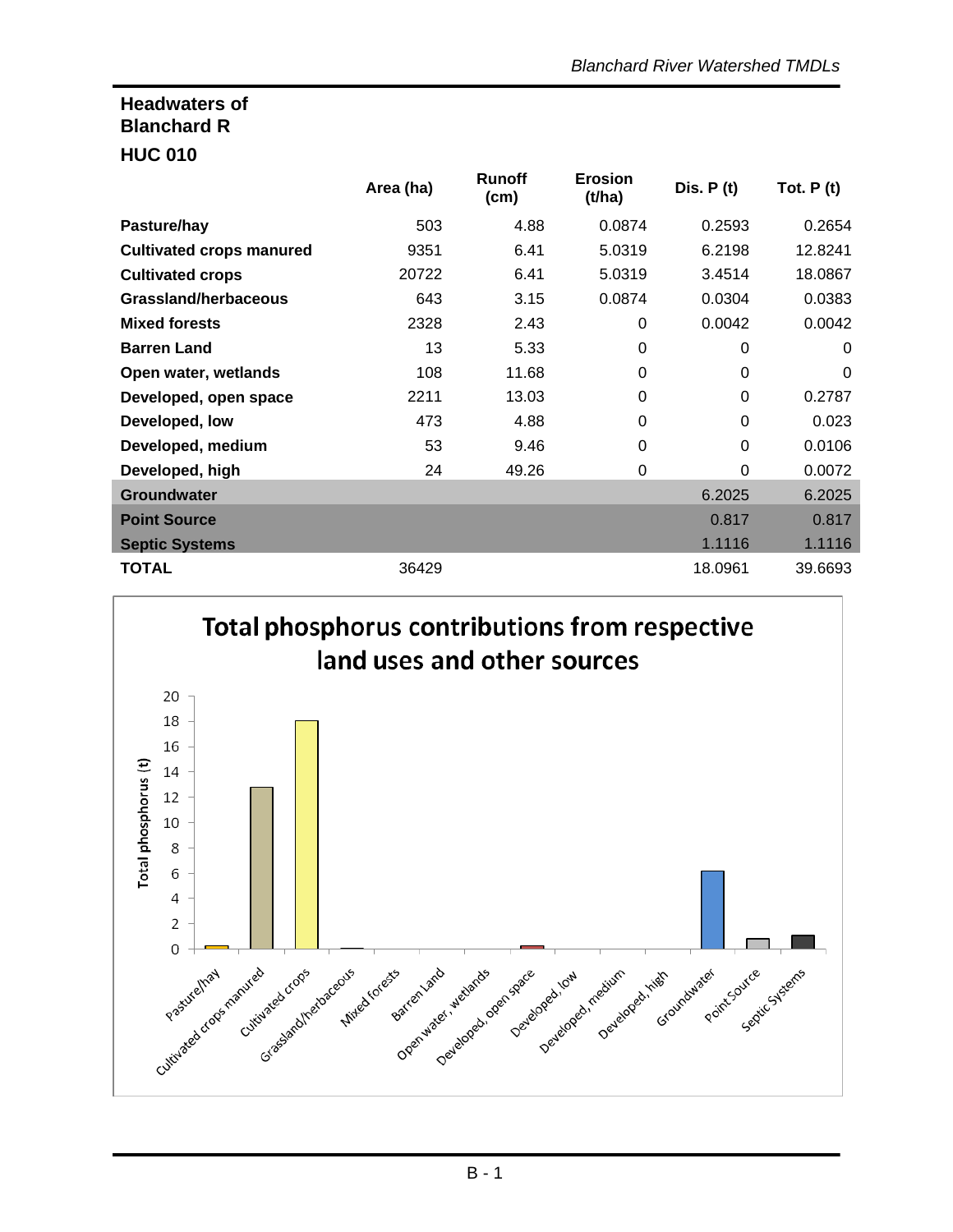# **Blanchard R - below Potato Cr to above Eagle Cr**

#### **HUC 020**

|                                 | Area (ha) | <b>Runoff</b><br>(cm) | <b>Erosion</b><br>(t/ha) | Dis. $P(t)$ | Tot. $P(t)$ |
|---------------------------------|-----------|-----------------------|--------------------------|-------------|-------------|
| Pasture_hay                     | 759       | 4.54                  | 0.066                    | 0.3585      | 0.3642      |
| <b>Cultivated crops manured</b> | 1280      | 11.42                 | 3.8797                   | 1.434       | 1.9968      |
| <b>Cultivated crops</b>         | 25467     | 11.42                 | 3.8797                   | 7.5618      | 18.7605     |
| Grassland_herbaceous            | 657       | 3.11                  | 0.066                    | 0.0307      | 0.0356      |
| <b>Mixed forests</b>            | 1876      | 2.14                  | 0                        | 0.003       | 0.003       |
| <b>Barren Land</b>              | 5         | 4.99                  | 0                        | $\mathbf 0$ | 0           |
| Open water_wetlands             | 506       | 8.23                  | 0                        | $\Omega$    | 0           |
| Developed_open space            | 2487      | 12.82                 | 0                        | $\Omega$    | 0.3152      |
| <b>Developed_low intensity</b>  | 1054      | 4.99                  | $\Omega$                 | $\Omega$    | 0.0552      |
| Developed_medium                | 284       | 9.15                  | 0                        | $\mathbf 0$ | 0.0575      |
| Developed_high intensity        | 135       | 50.19                 | 0                        | $\Omega$    | 0.0401      |
| <b>Groundwater</b>              |           |                       |                          | 4.9503      | 4.9503      |
| <b>Point Source</b>             |           |                       |                          | 0.3782      | 0.3782      |
| <b>Septic Systems</b>           |           |                       |                          | 1.2308      | 1.2308      |
| <b>TOTAL</b>                    | 34510     |                       |                          | 15.9473     | 28.1874     |

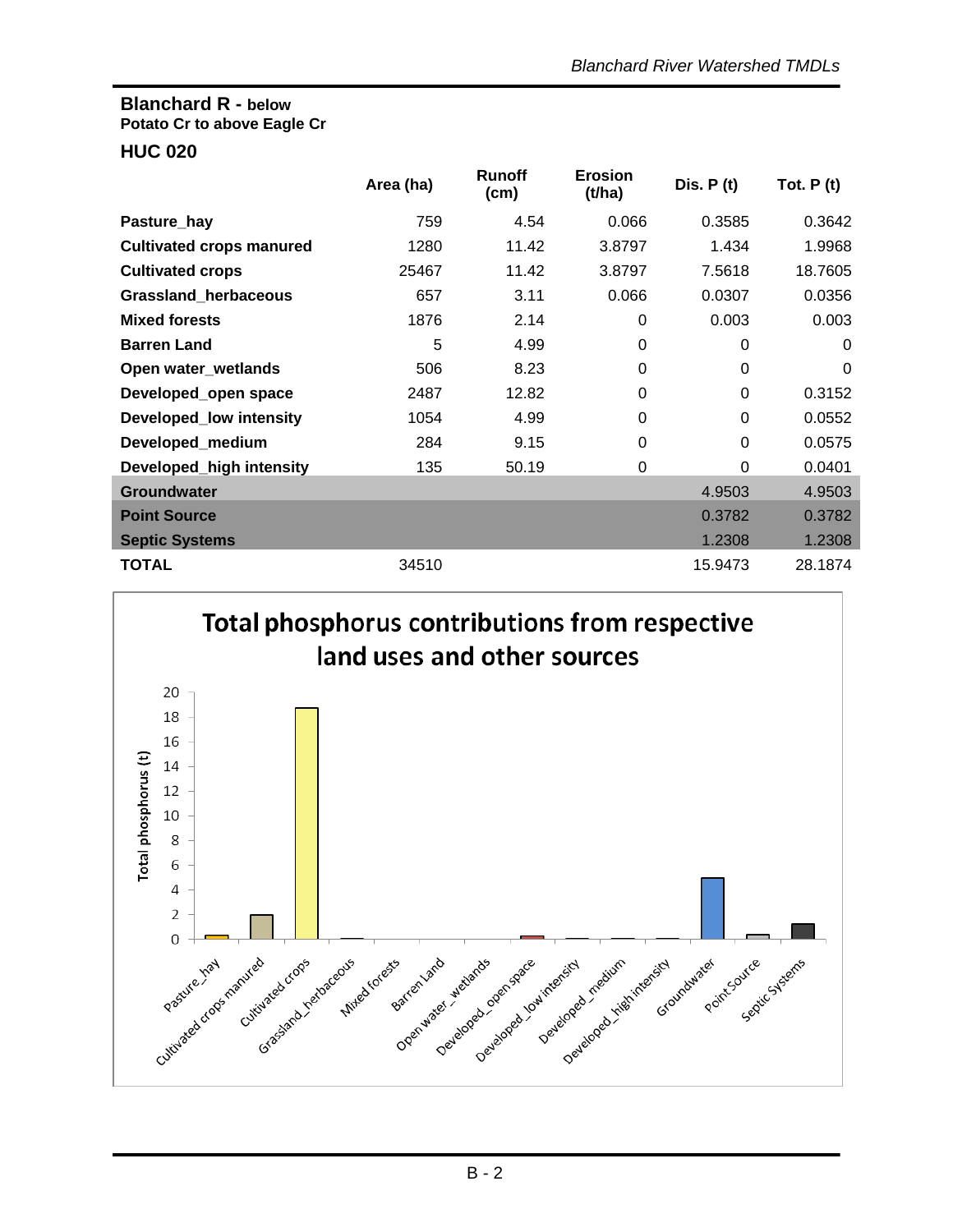### **the Outlet subwatershed only HUC 020 - 020 & 030**

|                                 | Area (ha) | <b>Runoff</b><br>(cm) | <b>Erosion</b><br>(t/ha) | Dis. $P(t)$    | Tot. $P(t)$ |
|---------------------------------|-----------|-----------------------|--------------------------|----------------|-------------|
| Pasture_hay                     | 457       | 4.54                  | 0.066                    | 0.2159         | 0.2193      |
| <b>Cultivated crops manured</b> | 135       | 8.23                  | 3.8797                   | 0.1112         | 0.1706      |
| <b>Cultivated crops</b>         | 7875      | 8.23                  | 3.8797                   | 1.6846         | 5.1475      |
| Grassland_herbaceous            | 144       | 3.11                  | 0.066                    | 0.0067         | 0.0078      |
| <b>Mixed forests</b>            | 550       | 2.14                  | 0                        | 0.0009         | 0.0009      |
| <b>Barren Land</b>              | $\Omega$  | 4.99                  | 0                        | $\Omega$       | 0           |
| Open water_wetlands             | 39        | 8.23                  | 0                        | $\Omega$       | 0           |
| Developed_open space            | 620       | 12.82                 | 0                        | $\Omega$       | 0.0786      |
| <b>Developed_low intensity</b>  | 60        | 4.99                  | 0                        | 0              | 0.0031      |
| Developed_medium                | 6         | 9.15                  | 0                        | 0              | 0.0012      |
| Developed_high intensity        | 3         | 50.19                 | 0                        | $\Omega$       | 0.0009      |
| <b>Groundwater</b>              |           |                       |                          | 1.5522         | 1.5522      |
| <b>Point Source</b>             |           |                       |                          | $\overline{0}$ | $\Omega$    |
| <b>Septic Systems</b>           |           |                       |                          | 0.028          | 0.028       |
| <b>TOTAL</b>                    | 9889      |                       |                          | 3.5994         | 7.21        |

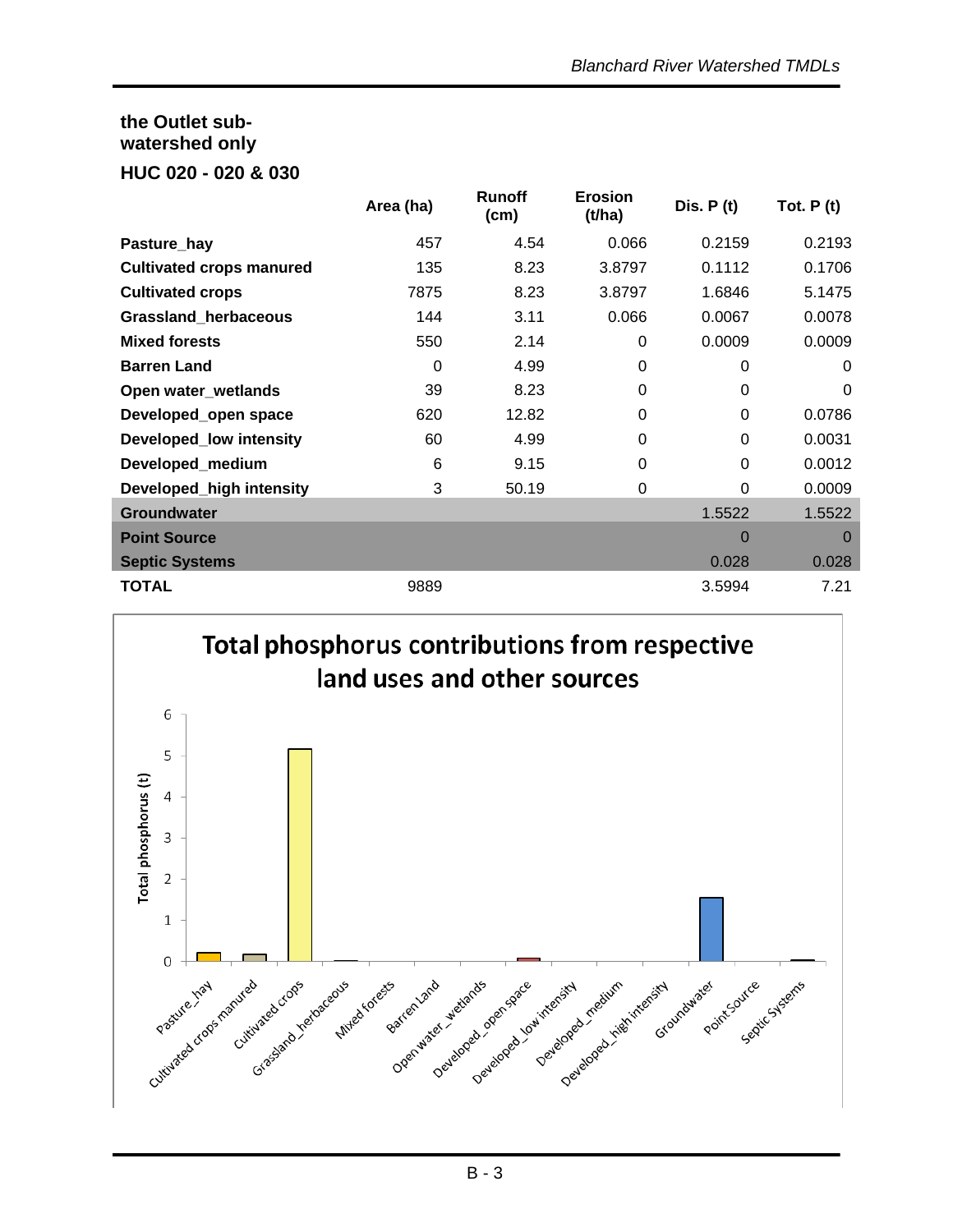### **Eagle Creek HUC 030**

|                                 | Area (ha) | <b>Runoff</b><br>(cm) | <b>Erosion</b><br>(t/ha) | Dis. $P(t)$ | Tot. $P(t)$ |
|---------------------------------|-----------|-----------------------|--------------------------|-------------|-------------|
| Pasture_hay                     | 174       | 4.68                  | 0.0576                   | 0.0853      | 0.0867      |
| <b>Cultivated crops manured</b> | 1629      | 6.22                  | 3.3107                   | 1.0424      | 1.7994      |
| <b>Cultivated crops</b>         | 10311     | 6.22                  | 3.3107                   | 1.6677      | 6.4591      |
| Grassland_herbaceous            | 286       | 2.94                  | 0.0576                   | 0.0126      | 0.0149      |
| <b>Mixed forests</b>            | 1288      | 2.03                  | 0                        | 0.002       | 0.002       |
| <b>Barren Land</b>              | 1         | 5.14                  | 0                        | 0           | 0           |
| Open water_wetlands             | 187       | 21.56                 | 0                        | $\Omega$    | 0           |
| Developed_open space            | 1278      | 21.56                 | 0                        | 0           | 0.2312      |
| <b>Developed_low intensity</b>  | 599       | 5.14                  | 0                        | $\Omega$    | 0.0316      |
| Developed_medium                | 93        | 10.41                 | 0                        | $\Omega$    | 0.0206      |
| Developed_high intensity        | 32        | 50.28                 | 0                        | $\Omega$    | 0.0095      |
| <b>Groundwater</b>              |           |                       |                          | 2.6152      | 2.6152      |
| <b>Point Source</b>             |           |                       |                          | 0.618       | 0.618       |
| <b>Septic Systems</b>           |           |                       |                          | 3.2758      | 3.2758      |
| <b>TOTAL</b>                    | 15878     |                       |                          | 9.3189      | 15.164      |

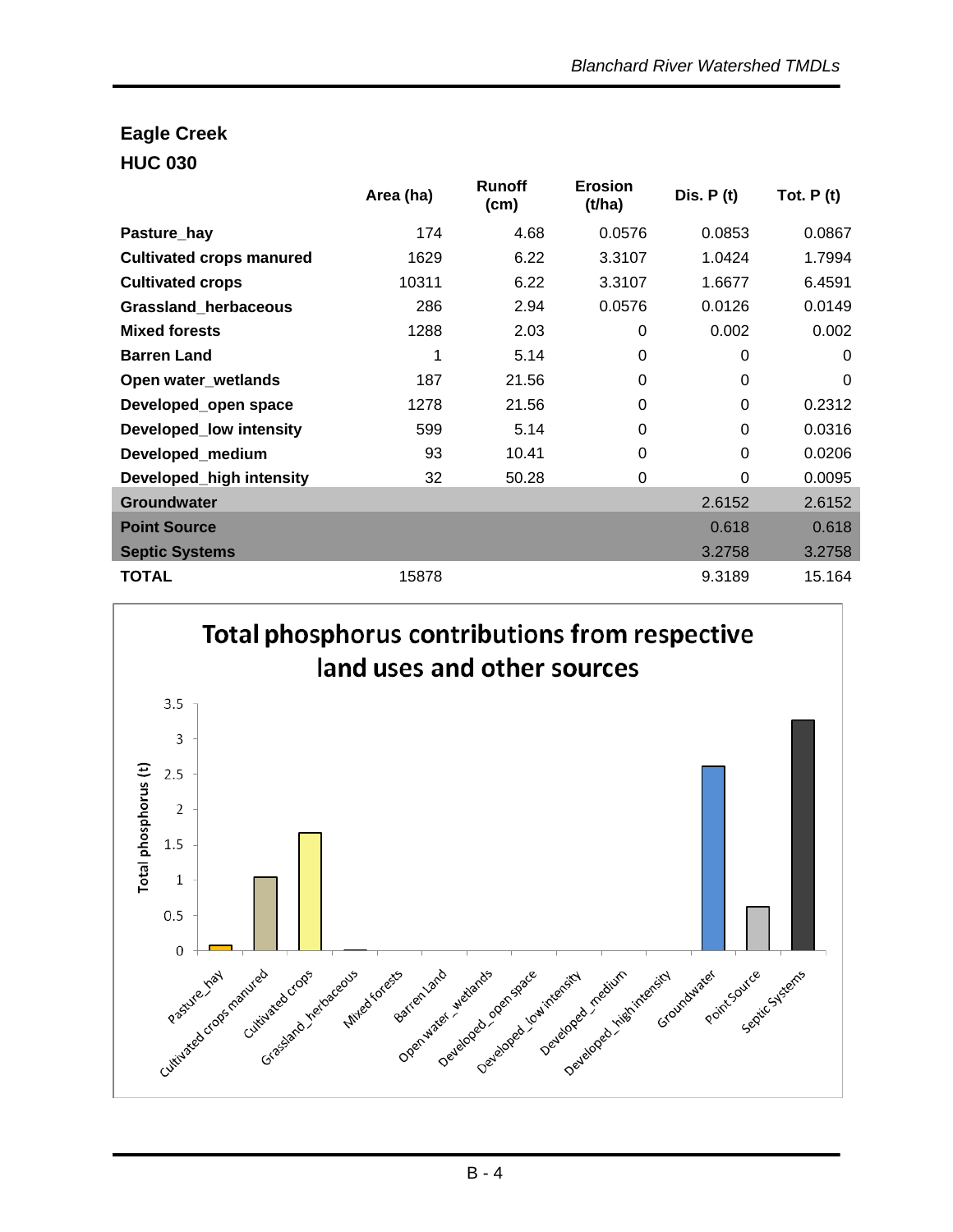## **Ottawa Creek HUC 040**

|                                 | Area (ha) | <b>Runoff</b><br>(cm) | <b>Erosion</b><br>(t/ha) | Dis. $P(t)$ | Tot. $P(t)$ |
|---------------------------------|-----------|-----------------------|--------------------------|-------------|-------------|
| Pasture_hay                     | 88.6      | 6.45                  | 0.0882                   | 0.058       | 0.0591      |
| <b>Cultivated crops manured</b> | 1835      | 8.71                  | 5.0881                   | 1.5979      | 2.9084      |
| <b>Cultivated crops</b>         | 11936     | 8.71                  | 5.0881                   | 2.7022      | 11.2264     |
| <b>Grassland herbaceous</b>     | 297.5     | 4.72                  | 0.0882                   | 0.0211      | 0.0248      |
| <b>Mixed forests</b>            | 1183.3    | 2.59                  | 0                        | 0.0023      | 0.0023      |
| <b>Barren Land</b>              |           |                       |                          |             |             |
| Open water_wetlands             | 38.2      | 87.41                 | $\Omega$                 | $\mathbf 0$ | $\Omega$    |
| Developed_open space            | 1005.1    | 16.59                 | 0                        | $\Omega$    | 0.1515      |
| <b>Developed_low intensity</b>  | 216.6     | 7.25                  | $\Omega$                 | $\Omega$    | 0.0148      |
| Developed_medium                | 19.4      | 11.47                 | $\Omega$                 | $\Omega$    | 0.0046      |
| Developed_high intensity        | 2.3       | 50.26                 | $\Omega$                 | $\Omega$    | 0.0007      |
| <b>Groundwater</b>              |           |                       |                          | 0.6771      | 0.6771      |
| <b>Point Source</b>             |           |                       |                          | 0.8581      | 0.8581      |
| <b>Septic Systems</b>           |           |                       |                          | 1.7029      | 1.7029      |
| <b>TOTAL</b>                    | 16622.02  |                       |                          | 7.6196      | 17.6307     |

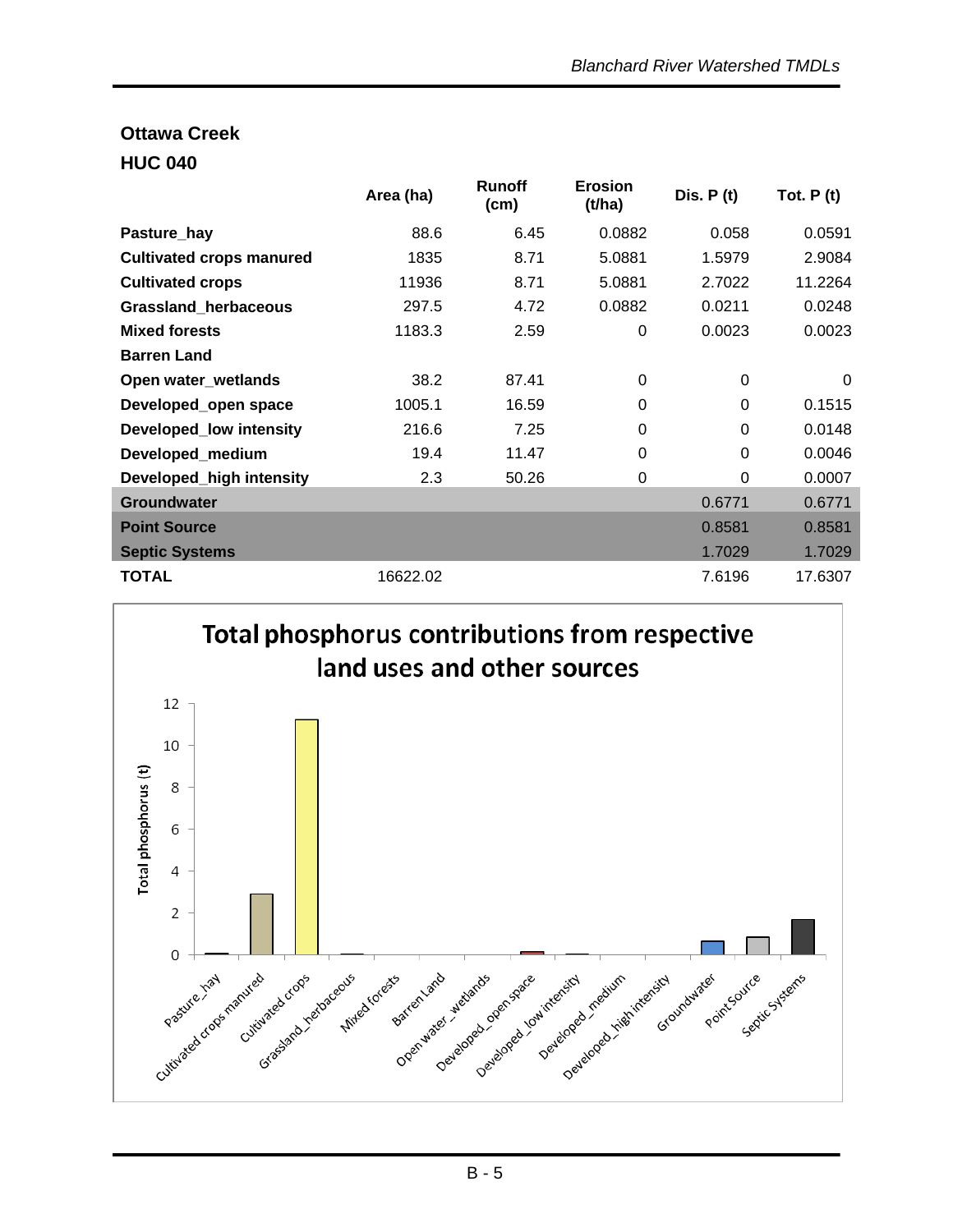# **Riley Creek HUC 050**

|                                 | Area (ha) | <b>Runoff</b><br>(cm) | <b>Erosion</b><br>(t/ha) | Dis. $P(t)$ | Tot. $P(t)$ |
|---------------------------------|-----------|-----------------------|--------------------------|-------------|-------------|
| Pasture_hay                     | 131       | 7.85                  | 0.0954                   | 0.1052      | 0.107       |
| <b>Cultivated crops manured</b> | 1272      | 7.85                  | 5.5102                   | 1.0261      | 2.0099      |
| <b>Cultivated crops</b>         | 16194     | 7.85                  | 5.5102                   | 3.3042      | 15.8288     |
| Grassland_herbaceous            | 463       | 5.25                  | 0.0954                   | 0.0365      | 0.0427      |
| <b>Mixed forests</b>            | 1470      | 3.84                  | 0                        | 0.0042      | 0.0042      |
| <b>Barren Land</b>              | 8         | 7.85                  | 0                        | 0           | 0           |
| Open water_wetlands             | 153       | 31.02                 | 0                        | $\Omega$    | 0           |
| Developed_open space            | 1722      | 17.62                 | $\Omega$                 | 0           | 0.2515      |
| <b>Developed_low intensity</b>  | 525       | 7.85                  | 0                        | $\mathbf 0$ | 0.0353      |
| Developed_medium                | 173       | 13.19                 | 0                        | $\mathbf 0$ | 0.0419      |
| Developed_high intensity        | 56        | 57.96                 | $\Omega$                 | $\Omega$    | 0.0173      |
| <b>Groundwater</b>              |           |                       |                          | 4.0998      | 4.0998      |
| <b>Point Source</b>             |           |                       |                          | 3.515       | 3.515       |
| <b>Septic Systems</b>           |           |                       |                          | 0.4785      | 0.4785      |
| <b>TOTAL</b>                    | 22167     |                       |                          | 12.5695     | 26.4318     |